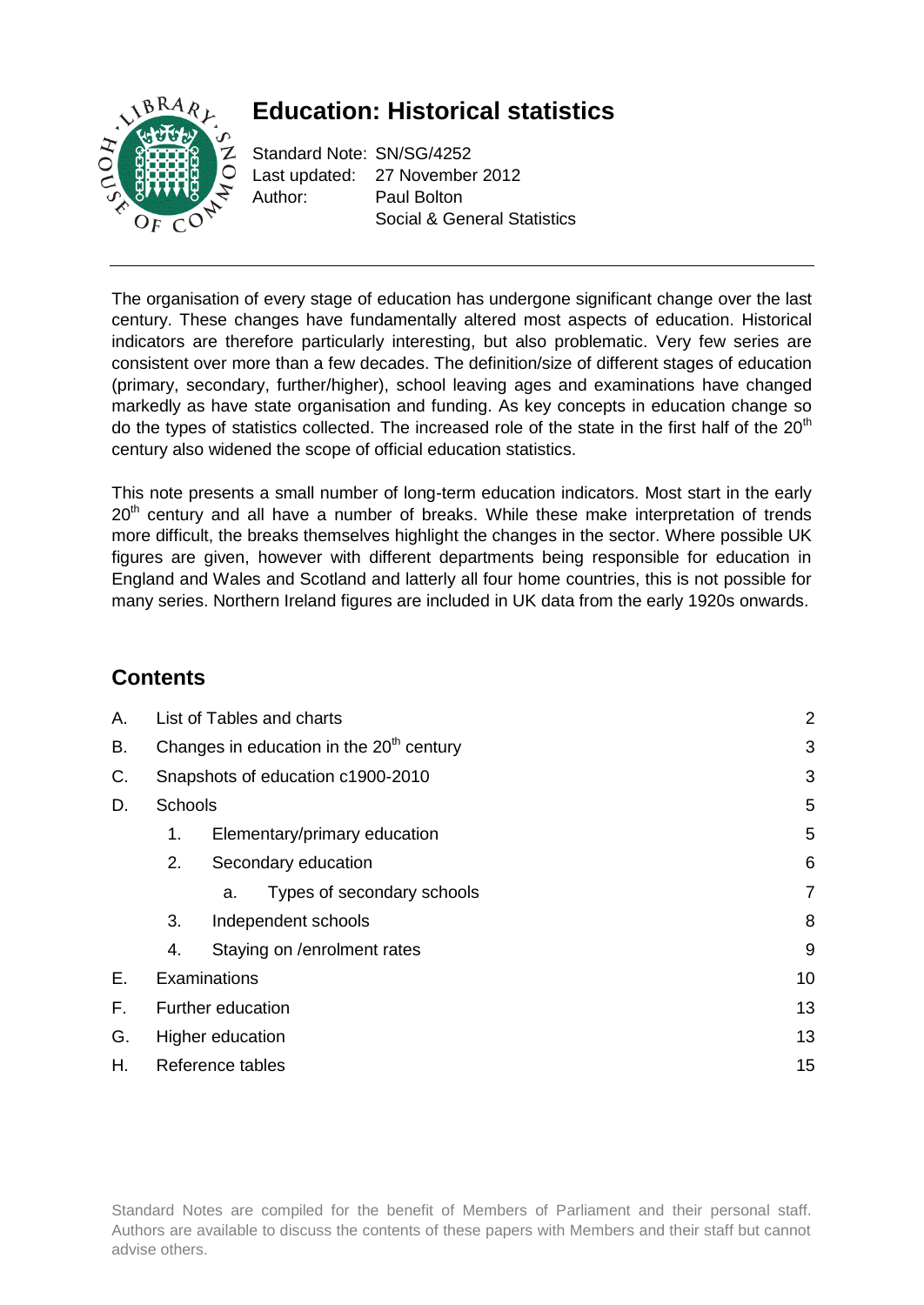# <span id="page-1-0"></span>**A. List of Tables and charts**

## **Charts**

| Average size of public elementary/primary schools in the UK                               | 5  |
|-------------------------------------------------------------------------------------------|----|
| Pupil: teacher ratio in elementary/primary schools in the UK                              | 6  |
| Average size of a public 'secondary' schools in the UK                                    | 7  |
| Pupil: teacher ratios in public 'secondary' schools in the UK                             | 8  |
| Pupils at state secondary schools, by type, England and Wales                             | 9  |
| Proportion of pupils at independent and direct grant grammar schools in England and Wales | 10 |
| Pupils in full-time education beyong the leaving age                                      | 11 |
| Achievement of O Levels/GCSEs                                                             | 13 |
| A level achievement at schools and colleges                                               | 13 |
| Learners at further education and adult education institutions                            | 14 |
| Students obtaining university degrees in the UK-thousands                                 | 15 |
|                                                                                           |    |

## **Reference Tables**

| Table 1 | Public sector elementary/primary schools in the UK            | 16 |
|---------|---------------------------------------------------------------|----|
| Table 2 | Public sector 'secondary' schools in the UK                   | 17 |
| Table 3 | Public secondary schools by type: England and Wales           | 17 |
| Table 4 | Independent schools in England and Wales                      | 18 |
| Table 5 | Enrolment and post-compulsory staying-on rates, UK            | 19 |
| Table 6 | Examination results, England and Wales                        | 20 |
| Table 7 | Learners at further education institutions, England and Wales | 20 |
| Table 8 | Students obtaining university degrees, UK                     | 21 |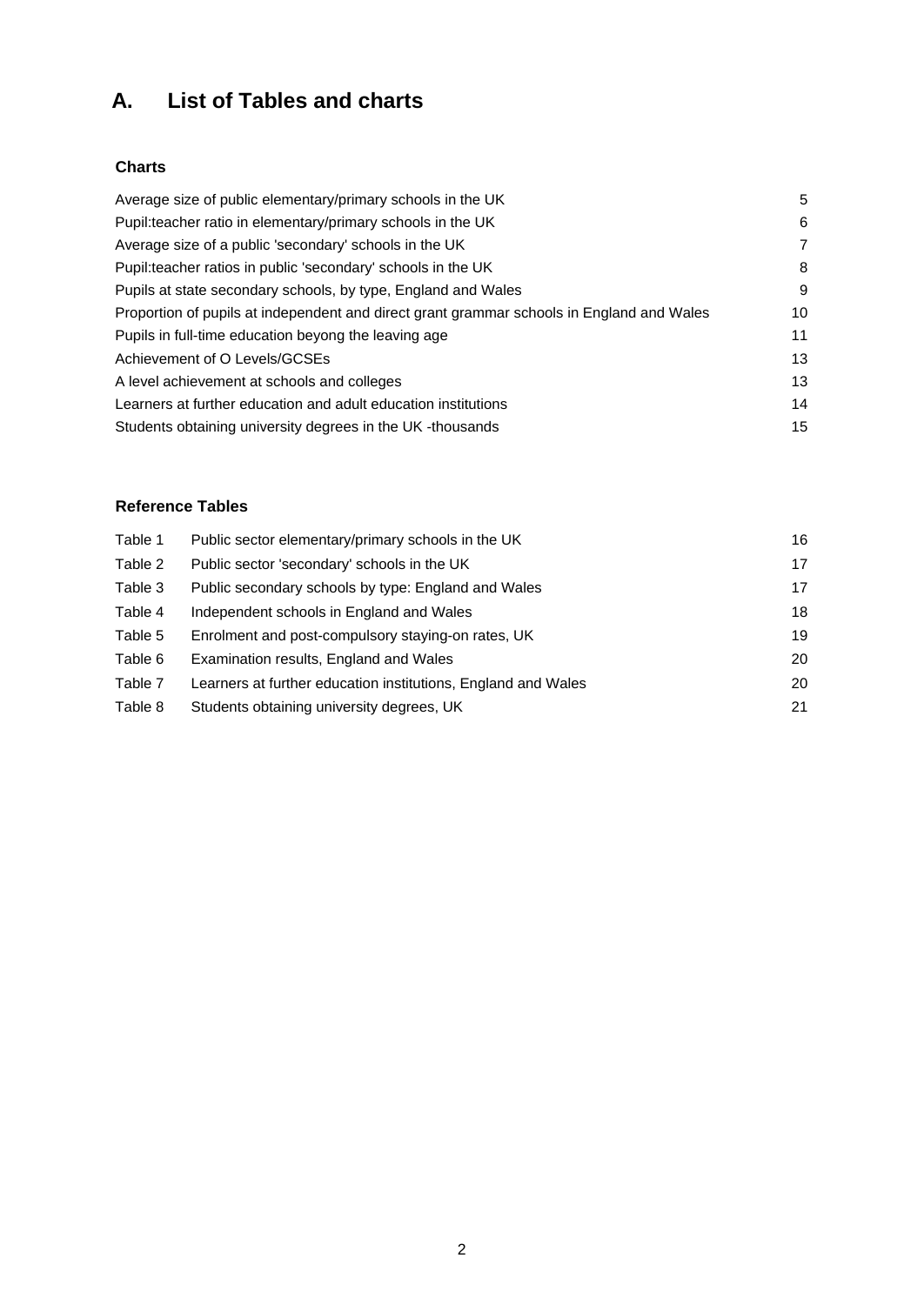# <span id="page-2-0"></span>**B. Changes in education in the 20th century**

The most important factors as far as the statistical series go were

- The minimum school leaving age increased from 12 to 14 in 1918, to 15 in 1947 and 16 in 1972.
- The Education Act 1902 which replaced School Boards with local education authorities and gave them a duty of maintaining voluntary (church) schools.
- The Education Act 1918 which ended what fees that remained in public elementary schools and set up approved university examining bodies.
- Education Act 1944 which extended free education to all state secondary schools and introduced the tripartite system (grammar, technical and modern) to secondary education. It also introduced a common national distinction between primary and secondary education at 11.
- The 1965 circular 10/65 which encouraged local education authorities to move to non-selective secondary education.
- The introduction of the General Certificate of Education (GCE) examination in 1951 and the General Certificate of Secondary Education (GCSE) in 1988.
- 1992 reorganisation of the higher education sector which brought former polytechnics into the university sector.

## <span id="page-2-1"></span>**C. Snapshots of education c1900-2010**

Below are a range of statistics from the beginning and middle of the  $20<sup>th</sup>$  and start of the  $21<sup>st</sup>$ centuries: 1

## **c1900**

- In 1900 there were 34,300 elementary schools/departments inspected by the relevant bodies in England, Wales and Scotland. On average they had 154 pupils each and aggregate attendance was 5.3 million pupils. There was an average of 42 pupils per teacher (of varying qualification levels).
- There were 969 grant-aided secondary schools in England, Wales and Scotland in 1909 attended by 172,000 pupils. Their average size was 179 pupils and there was an average of 16 pupils per teacher.
- In 1900-01 the average salary of a certified teacher in England and Wales was £128 for a man and £86 for a woman. Uprated for inflation these salaries would be worth around £10,500 and £7,100 in 2005 prices respectively.
- 5.9% of central government revenue was spent on education in 1900-01.
- In 1910-11 there were 639,000 students who attended grant-aided establishments of further education (mainly evening classes/institutions) in England and Wales.
- In 1919 28,800 pupils were entered for one or more school certificate examinations in England and Wales. In 1920 3,200 were entered for one or more Higher School Certificate Examinations.
- In 1922-23 9,200 students were awarded first degrees and 1,600 were awarded higher degrees.

While these include data from later in this note, they also include others figures that were only produced as 'one offs' in the earlier years -*Education 1900-1950 The report of the Ministry of Education and the statistics of public education for England and Wales for the year 1950.* B R Mitchell *British historical statistics* chapter XV; *Statistics of education 1975*, and earlier editions, Department of Education and Science. *Statistical abstract for the United Kingdom 1938,* and earlier years, Board of Trade. *Education and training statistics for the UK 2006*, and earlier editions, DfES. *Public expenditure statistical analysis 2006*, HM Treasury. House of Commons Library Research Paper 06/09 *Inflation: The value of the pound 1750-2005*.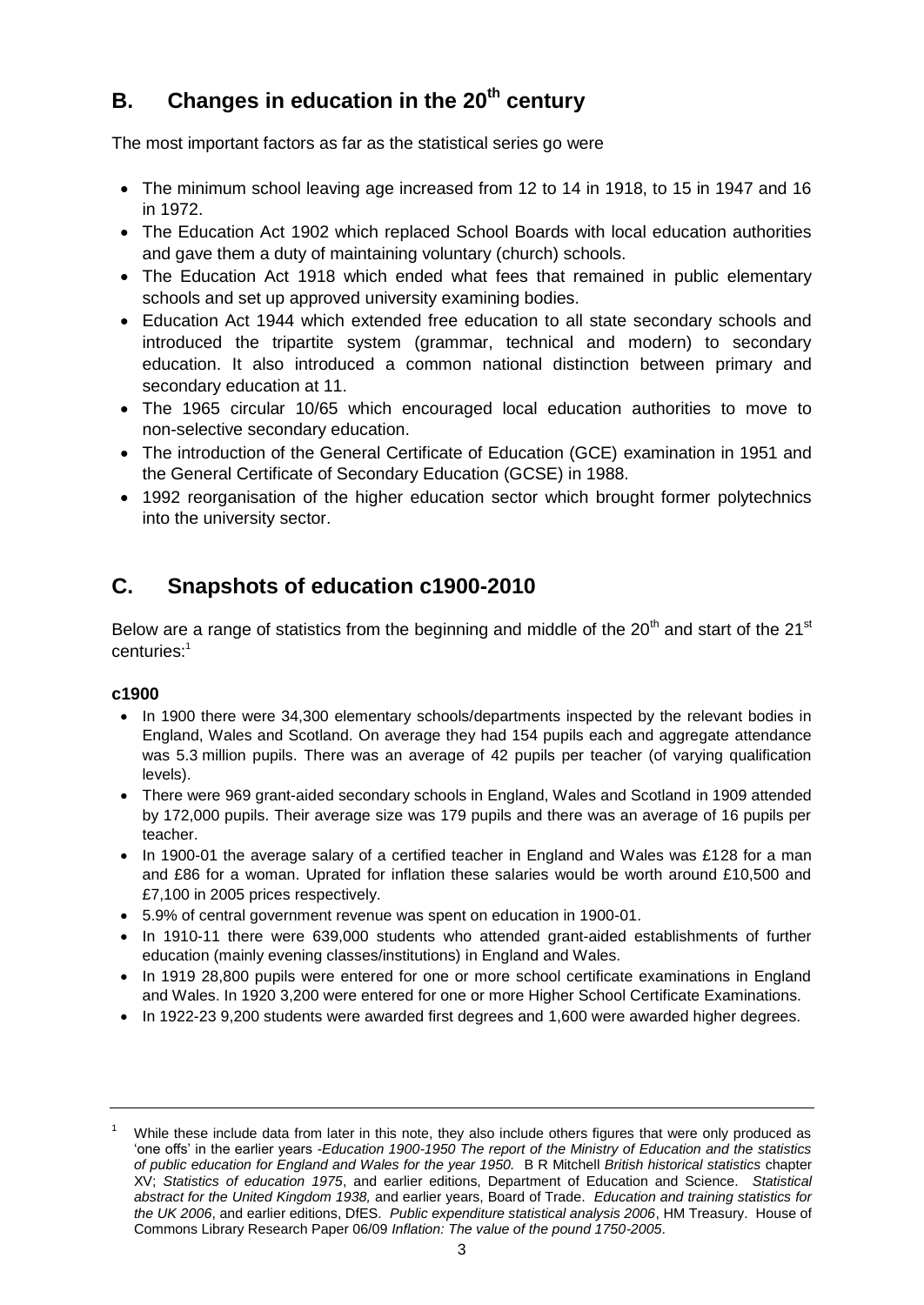• In 1913 5.8% of the 14-16 year old population in England and Wales were in full-time education in grant aided schools/colleges.

### **c1950**

- In 1951 there were 27,700 public primary schools or departments in the UK. These were attended by 4.8 million pupils, there was an average of 171 pupils in each school and an average of 30 pupils per teacher.
- In 1951 there were 5,900 public secondary schools in the UK. These were attended by 2.0 million pupils; there was an average of 342 pupils in each school and an average of 20.6 pupils per teacher.
- 7.7% of central government revenue was spend on education in 1949-50
- In 1949-50 there were 2.4 million students who attended grant-aided establishments of further education (again mainly evening and part-time courses) in England and Wales.
- In 1953-54 10.7% of the relevant age group passed five or more GCE O levels at schools in England and Wales. 5.5% of the relevant age group passed one or more GCE A level and public sector schools and further education establishments.
- In 1950 17,300 students were awarded first degrees and 2,400 were awarded higher degrees at UK universities.
- In 1950 30% of 15 year olds, 14% of 16 year olds and 7% of 17 year olds were in full-time education in England and Wales.

### **c2010**

- In 2010-11 there were 21,281 public sector mainstream primary schools. These were attended by 4.9 million pupils, there was an average of 231 pupils in each school and an average of 20.4 pupils per teacher.
- In 2010-11 there were 4,072 public sector mainstream secondary schools. These were attended by 3.9 million pupils; there was an average of 943 pupils in each school and an average of 15.3 pupils per teacher.
- The average salary of full-time qualified teachers in public sector schools in England was £34,700 in November 2011.
- Expenditure on education made up 13.3% of total public sector expenditure in 2010-11.
- In 2010/11 there were 4.9 million learners who started a publicly funded further education course in the UK.
- In 2010/11 79.6% of pupils in their last year of compulsory education in the UK achieved 5 or more GCSE grades A\*-C or equivalent. In 2003/04 39.2% of the relevant age group passed two or more A levels or equivalent.
- In 2010/11 331,000 full-time students were awarded first degrees at UK universities and 182,600 (all modes) were awarded higher degrees.
- At the end of 2010 88% of 16 year olds and 76% of 17 year olds in England were in full-time education.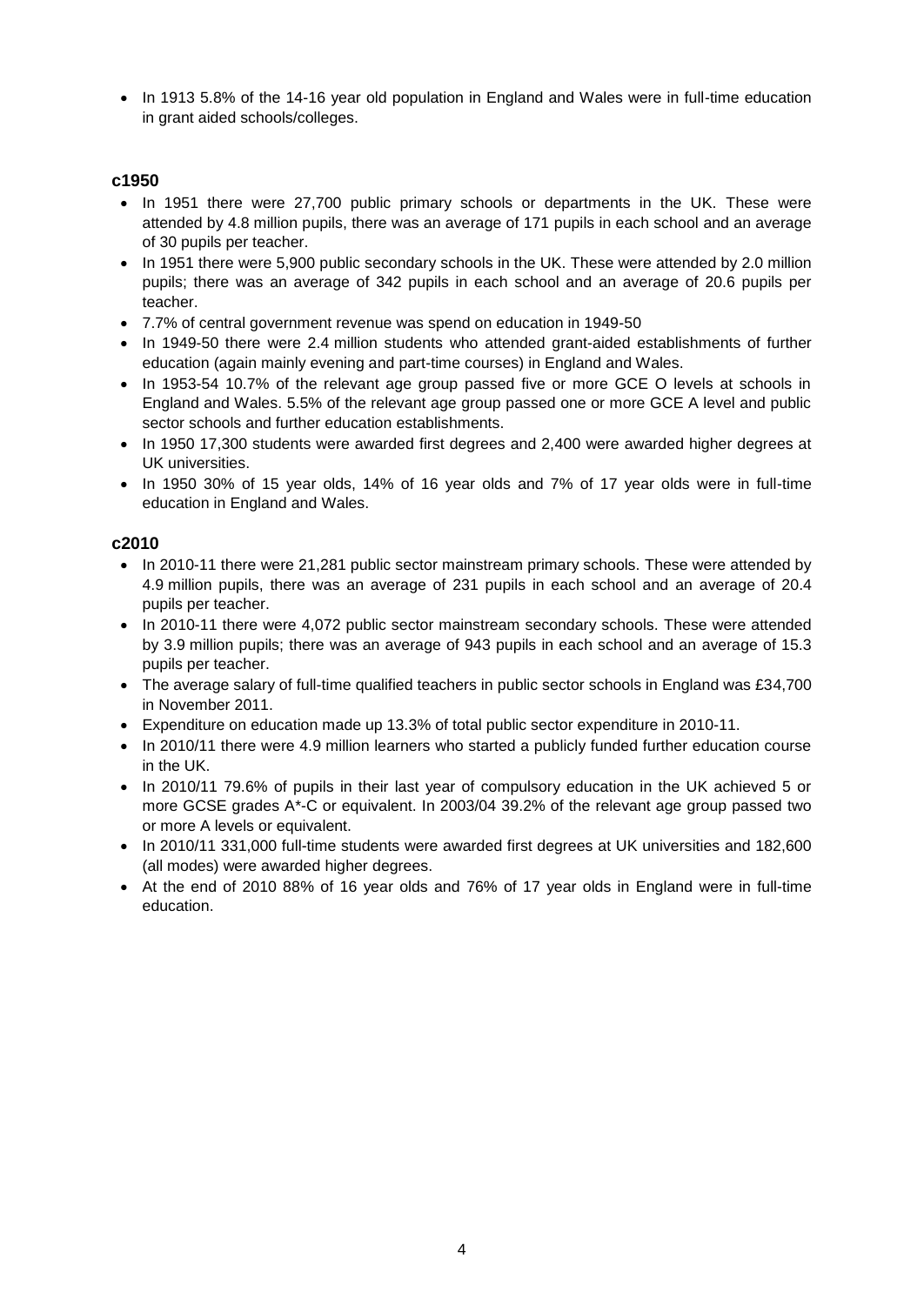## <span id="page-4-0"></span>**D. Schools**

## <span id="page-4-1"></span>**1. Elementary/primary education**

Elementary education became virtually free from 1891 and all fees in these schools were abolished in 1918. In addition the Elementary Education Act 1876 made it the duty of parents to ensure that every child aged under 14 received efficient instruction in reading writing and arithmetic.<sup>2</sup> Therefore many of the reforms that had the greatest impact on the scale of this sector happened before the start of the  $20<sup>th</sup>$  century.

Table 1 at the end of this note summarises the trends, in schools, pupils and teachers. The chart below looks at the average size of primary/elementary schools. The average size changed little over the first half of the century. During this period the number of pupils peaked in 1914 at 6.1 million. The number of schools has tended to lag behind changes in pupil numbers, hence the decline to 5.3 million pupils in 1938 saw the average school size fall to 155.

After the Education Act 1944 the age range of primary schools was set at 5-10 nationally. The very clear 'waves' in average school size shown after then are primarily the result of demographics -post second world war 'baby boomers' reaching school age in the 1950s, their offspring doing so in the 1970s and so on. Added to this, school numbers again tended to lag behind pupil numbers and thus make these 'waves' larger<sup>3</sup>. Underlying these patterns was a 10% increase in pupil numbers between 1950 and 2010 and a decline in school numbers of 21%. Even given the different positions in the cycle of these dates, there has been a clear increase in average primary school size in the second half of the  $20<sup>th</sup>$  century.



0 1900 1905 1910 1915 1920 1925 1930 1935 1940 1945 1950 1955 1960 1965 1970 1975 1980 1985 1990 1995 2000 2005 2010

The next chart looks at the ratio of pupils to teachers. This looks at the overall numbers of teachers and pupils and therefore differs from class size statistics that focus on teachers who were teaching a class at the selected period when the schools census was carried out.

<sup>2</sup> *Education 1900-1950 The report of the Ministry of Education and the statistics of public education for England and Wales for the year 1950,* Ministry of Education

<sup>3</sup> Increases in pupil numbers are not initially matched by school numbers (which may be falling from a previous 'wave') so the average size increases. When pupil numbers start to fall numbers of schools may still be increasing, so the dip in average size is larger than that in pupil numbers.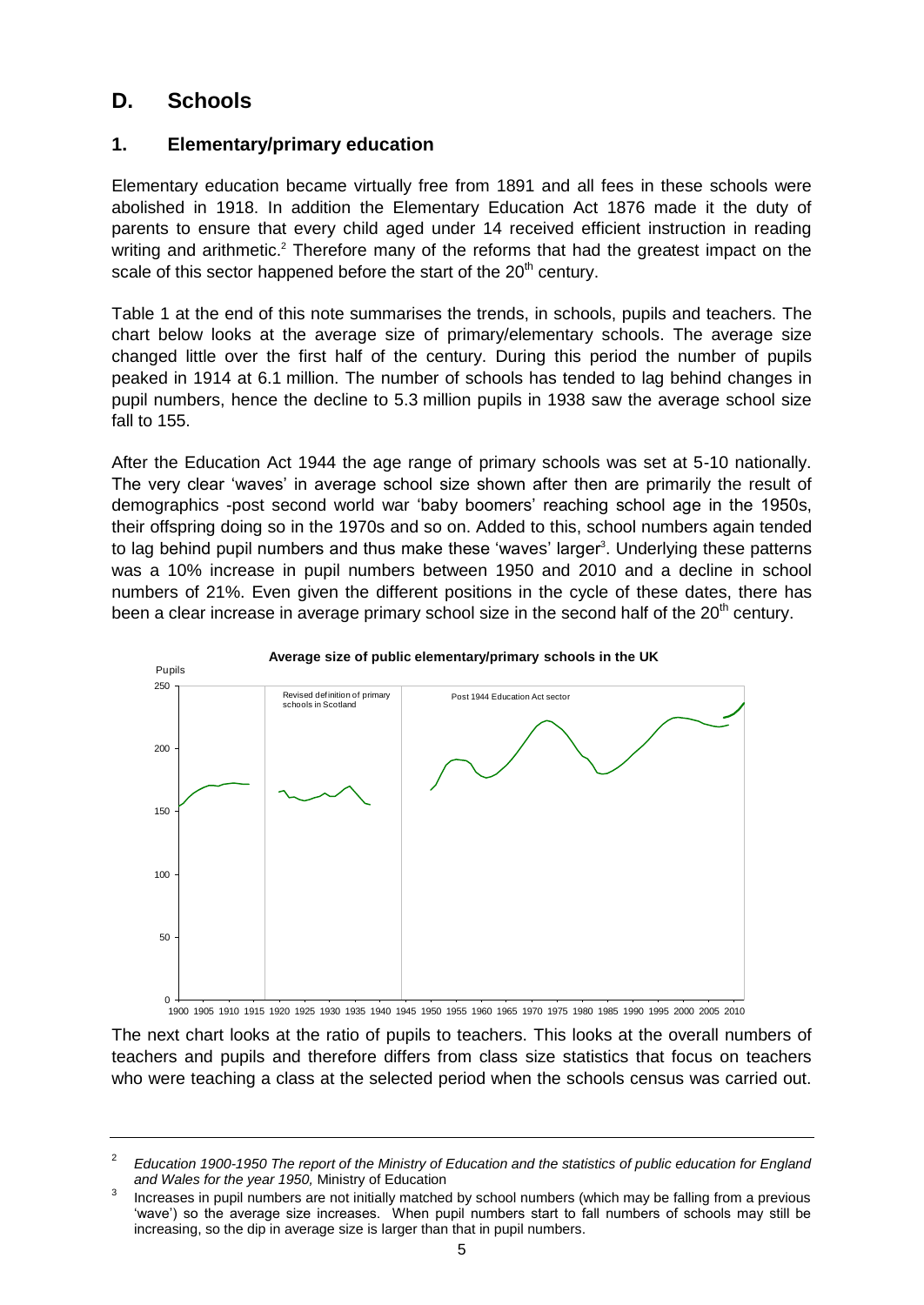The ratio of pupils to teachers fell in nearly every year between 1900 and 1990. The occasions when it did increase were generally after reorganisations of the sector when pupil increases came before increases in the number of teachers. The major expansions in teacher numbers occurred in the first decade of the  $20<sup>th</sup>$  century and in the 1960s/early 1970s. The only period of sustained increase in this ratio was between 1990 and 1998 when it went from 21.7 to 23.1 as increases in pupil numbers outstripped those in teachers. Since 1988 the ratio has fallen again and reached a record low level in 2010/11.



**Pupil:teacher ratio in elementary/primary schools in the UK**

1900 1905 1910 1915 1920 1925 1930 1935 1940 1945 1950 1955 1960 1965 1970 1975 1980 1985 1990 1995 2000 2005 2010

## <span id="page-5-0"></span>**2. Secondary education**

At the start of the century what we now know as secondary education was not part of the public system. Grants were paid both centrally and locally to aid certain types of instruction and there were a considerable number of children at what would now be deemed secondary age in what were elementary schools. 'Public sector' secondary schools in the early part of the  $20<sup>th</sup>$  century largely consisted of grammar schools that received funding from local or central government. Very few of these schools were entirely free though. It was not until the Education Act 1944 that fees were prohibited at maintained secondary schools.

Table 2 at the end of this note summarises the trends, in public sector schools, pupils and teachers. There was sustained increase in public sector schools from 575 in 1905 to just under 1,400 in the early 1940s. In the first figures after the 1944 act there were 4,500 secondary schools in England and Wales alone. The chart below shows that at that time secondary schools were little bigger on average than primary schools. After 1944 the number of secondary school pupils continued to rise rapidly as the increase in the school leaving age and the 'baby boomer' generation had their effect. Numbers increased from 1.3 million in 1946 to 3.2 million in 1961. The next big increase came after the leaving age was raised to 16 in 1972; this was followed by a natural increase in the rest of the decade as the children of the baby boomers reached secondary age. The chart below illustrates that as this was accommodated in a falling number of schools from the mid-1960s onwards there was a rapid and continued increase in the average school size which peaked at 830 in the early 1980s. This put most secondary schools on a completely different scale from the schools of just a few decades earlier. In the following decade the average size fell due to a decline in pupil numbers, but subsequent increases in pupils and a reduction in school numbers has seen new record average secondary sizes in each year from 1997 to 2005.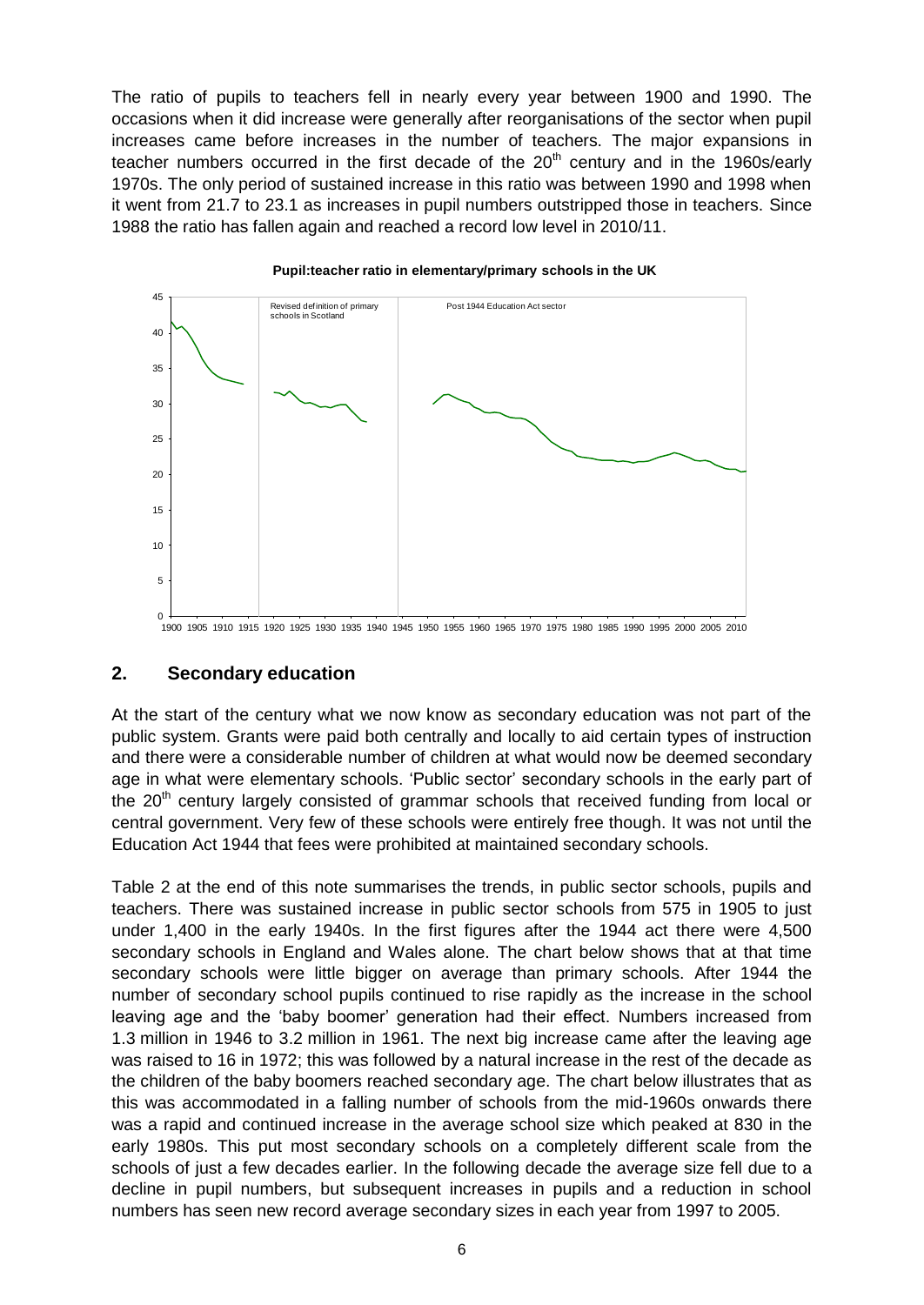

1905 1910 1915 1920 1925 1930 1935 1940 1945 1950 1955 1960 1965 1970 1975 1980 1985 1990 1995 2000 2005 2010

The ratio of secondary pupils to teachers has not fallen by the same amount as in primary schools. Before the Second World War secondary schools were the preserve of the minority and much better staffed than public sector elementary schools. The 1944 act created an entirely new system. Initially the ratio was higher than in earlier 'public sector' secondary schools. There was a consistent decline in the ratio from the late 1940s (over 22) to the late 1980s (less than 15). The only increases in this period were due to rising in pupil numbers and were short lived. As with primary schools the ratio increased from 1990 onwards, but this has only fallen again from 2003 onwards.





## <span id="page-6-0"></span>*a. Types of secondary schools*

A key element of the tripartite system introduced by the 1944 act was the 11-plus examination which determined which type of school a pupil would attend. In practice the secondary sector was dominated by secondary modern and grammar schools. The number of technical schools peaked in 1948 at 319 and had fallen to fewer than 100 by 1970. The comprehensive school emerged as an experiment in a few areas in the early 1950s. This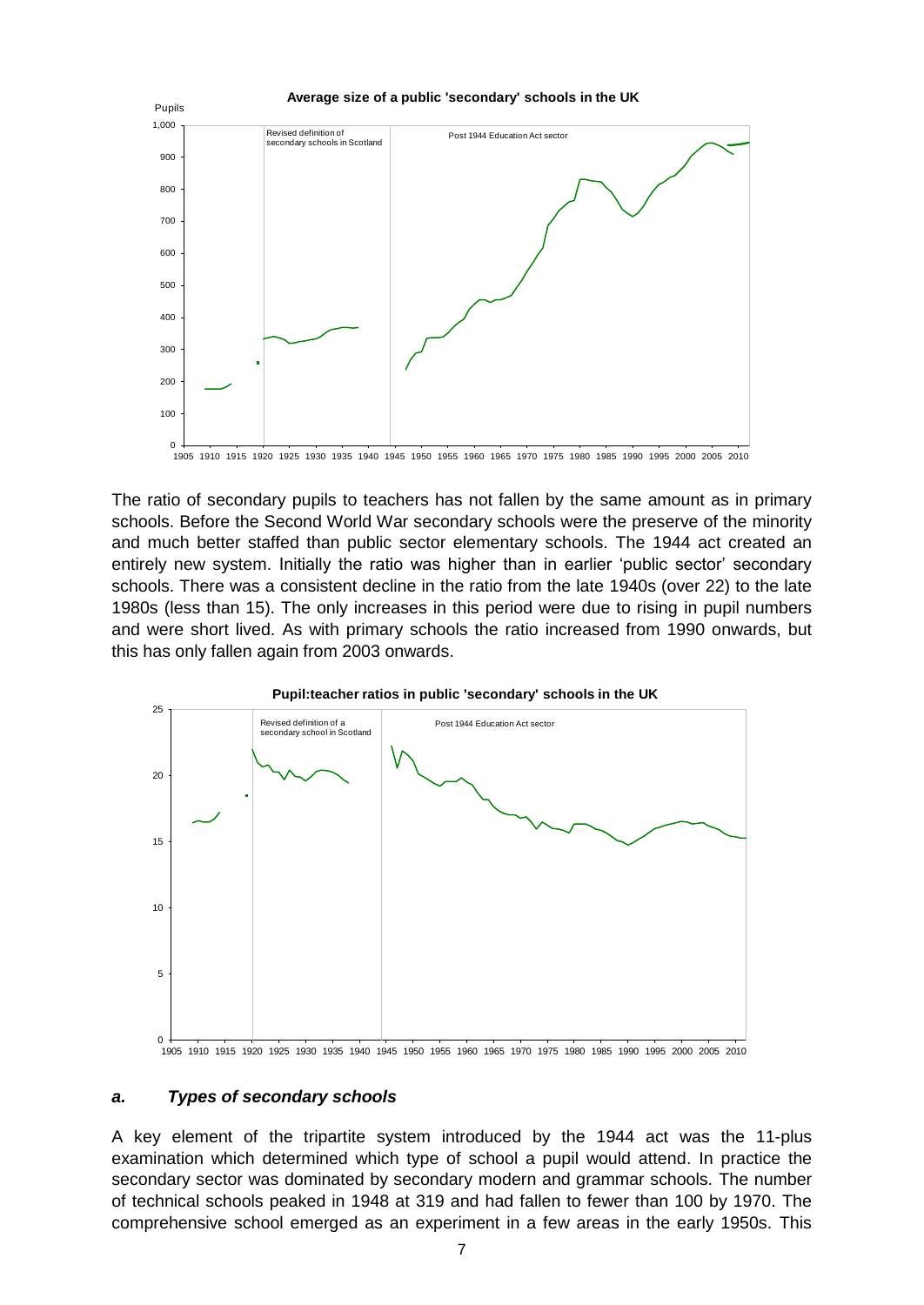alternative to the 'tripartite' system increased modestly at first to just over 100 schools in 1959. More rapid expansion came from 1965 when circular 10/65 was issued by the Ministry of Education encouraging local education authorities to move to non-selective education.

The chart below and Table 3 look at trends in the relative size of each sector. The chart clearly illustrates the growth in the size of the comprehensive sector from 1965 as more and more local education authorities reorganized their secondary education. This continued until the early 1980s when only a handful of local education authorities retained grammar and secondary modern schools. The proportion of pupils at comprehensive schools increased from 7% in 1964 to 90% in 1982.





There has been little change in the size of the non-comprehensive sector since 1985. In September 2012 there were 166 grammars and 135 modern schools in England.<sup>4</sup>

## <span id="page-7-0"></span>**3. Independent schools**

Published data on independent schools is much less long standing and complete than on state schools. The 1944 act set out provisions for the registration of independent schools, which included a requirement to make a statistical return to the (then) Ministry of Education. Until 1978 the education departments produced information on two groups of independent schools –those 'recognised as efficient' and 'other'. The former group had obtained recognition as efficient after inspection. This distinction was dropped after 1978. Table 4 looks at the number of independent schools and pupils. It includes all independent schools from 1963 onwards. It also includes schools that were formerly known as direct grant grammar schools. They received public funding to pay the fees of pupils from state primary schools that had to make up at least 25% of their places. In the mid-1970s these schools were given the option of becoming maintained comprehensives or losing their grant and becoming 'full' independent schools. For those schools that did not opt to join the state sector, their fees were phased out and they were reclassified as independent in 1980.

<sup>4</sup> *Edubase,* DfE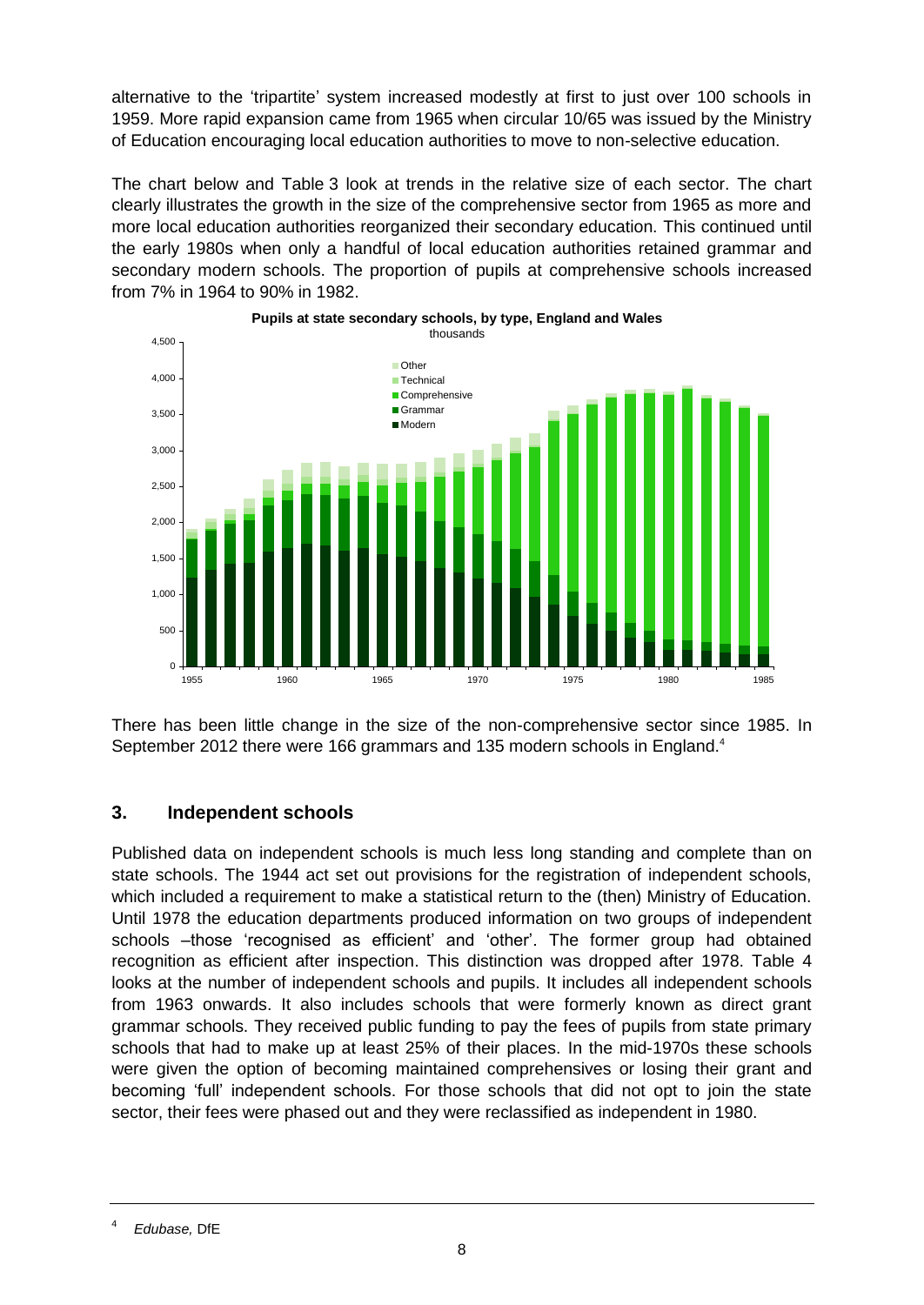The following chart looks at the proportion of pupils attending independent schools. The change in definition to include all independent schools caused a clear break (in 1961 there were 410,000 pupils in recognised independent and direct grant grammar schools and 195,000 in other independent schools<sup>5</sup>). Between 1963 and 1978 the proportion of pupils at independent schools fell from 8.1% to 5.7%. The actual numbers at such schools fell to a lesser degree, but total pupil numbers at all schools increased at the same time (as shown in the previous chart). The opposite trends occurred in the 1980s (increase in independent school pupils and falling total pupil numbers) which saw the proportion at independent schools increase to 7.4%. These 'contrary' trends in state and independent school pupil numbers have not been present in the last 10 years when both have generally changed in the same direction and hence the proportion in independent schools has changed relatively little. The recent peak in the total number of pupils in independent schools was 573,000 in 2004; this was the highest total since 1963.



**Proportion of pupils at independent and direct grant grammar schools in England and Wales**

## <span id="page-8-0"></span>**4. Staying on /enrolment rates**

Statistics on enrolment and staying on rates have been produced for most of the century, but changes in the school leaving age, examinations, further education and expectations about staying on after compulsory education has finished have changed what can be measured, or what is deemed most useful to measure. Therefore data series tend not to last more than a couple of decades and trends can be difficult to interpret.

Trends are summarised in Table 5. In the first decades of the century there was a small increase in the proportion of 5-13 year olds in public sector schools, from just under 90% in 1913 to just over 90% in 1938. Over the same period there was a larger growth in the percentage of 14-16 year olds in such schools, from 5.8%, or around one in 17 children, to 19.6% or around one in every five children.

Trends since the Second World War are also illustrated in the following chart. The school leaving age was increased to 15 in 1947, affecting an estimated 340,000 children in the first

<sup>5</sup> *Statistics of education Part 1: 1961*, Ministry of Education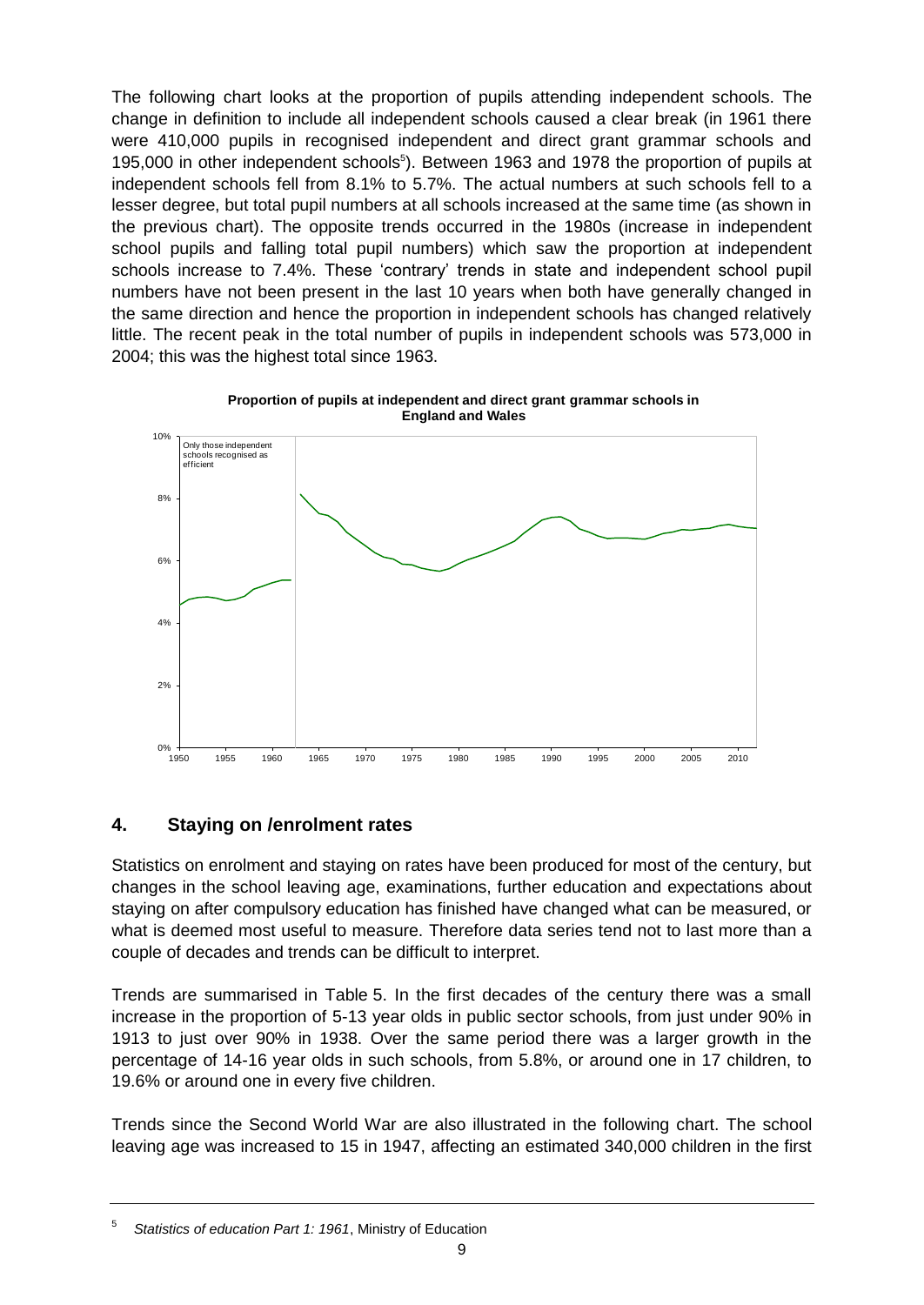year.<sup>6</sup>. This and the reorganisation of the secondary sector meant that the staying on rates recorded from this period were more comparable to current ones. There was a general upward trend in rates for 16 and 17 year olds during the 1960s. The increase in the school leaving age to 16 in 1972 had a marked impact on the proportion of 16 year olds in school, but it also fed through to 17 year olds.



### **Pupils in full-time education beyong the leaving age**

The change in the way ages were recorded for these figures was changed in the early 1980s. The result was a shift downwards in the staying-on rate for 16 year olds as the figures recorded a younger age for many pupils than was the case in the earlier data. After this change there was a sharp increase in staying on rates in the early 1980s. This was followed by the first clear fall in both rates for 20 years. A partial explanation for the trends from 1980 is that in economic downturns (early 1980s and early 1990s) the lack of jobs for school leavers means that a greater number of potential school leavers stay on at school as leaving becomes less attractive. There has also been an underlying increase in staying on rates since 1980, hence when the economy recovers (mid to late 1980s and mid 1990s onwards) the reduction in staying on rates has been less severe and has lasted for a shorter period. Between 1980-81 and 1993-94 staying on rates for 16 year olds increased from 42% to 74% and the rate for 17 year olds went from 27% to 58%. This series is now no longer produced. At the end of 2011 an estimated 86% of 16 year olds in England and 76% of 17 year olds were in full-time education.<sup>7</sup>

## <span id="page-9-0"></span>**E. Examinations**

The Secondary Schools Examinations Council was set up in 1917 to help bring order to external examinations that had been described as 'chaotic'.<sup>8</sup> It introduced the School

 $6$  Ministry of Education estimate. This was the first question taken by the newly formed statistics section of the House of Commons Library in November 1946.

<sup>7</sup> *Participation in Education, Training and Employment by 16-18 Year Olds in England, end 2011*, DfE

<sup>8</sup> *Education 1900-1950 The report of the Ministry of Education and the statistics of public education for England and Wales for the year 1950.*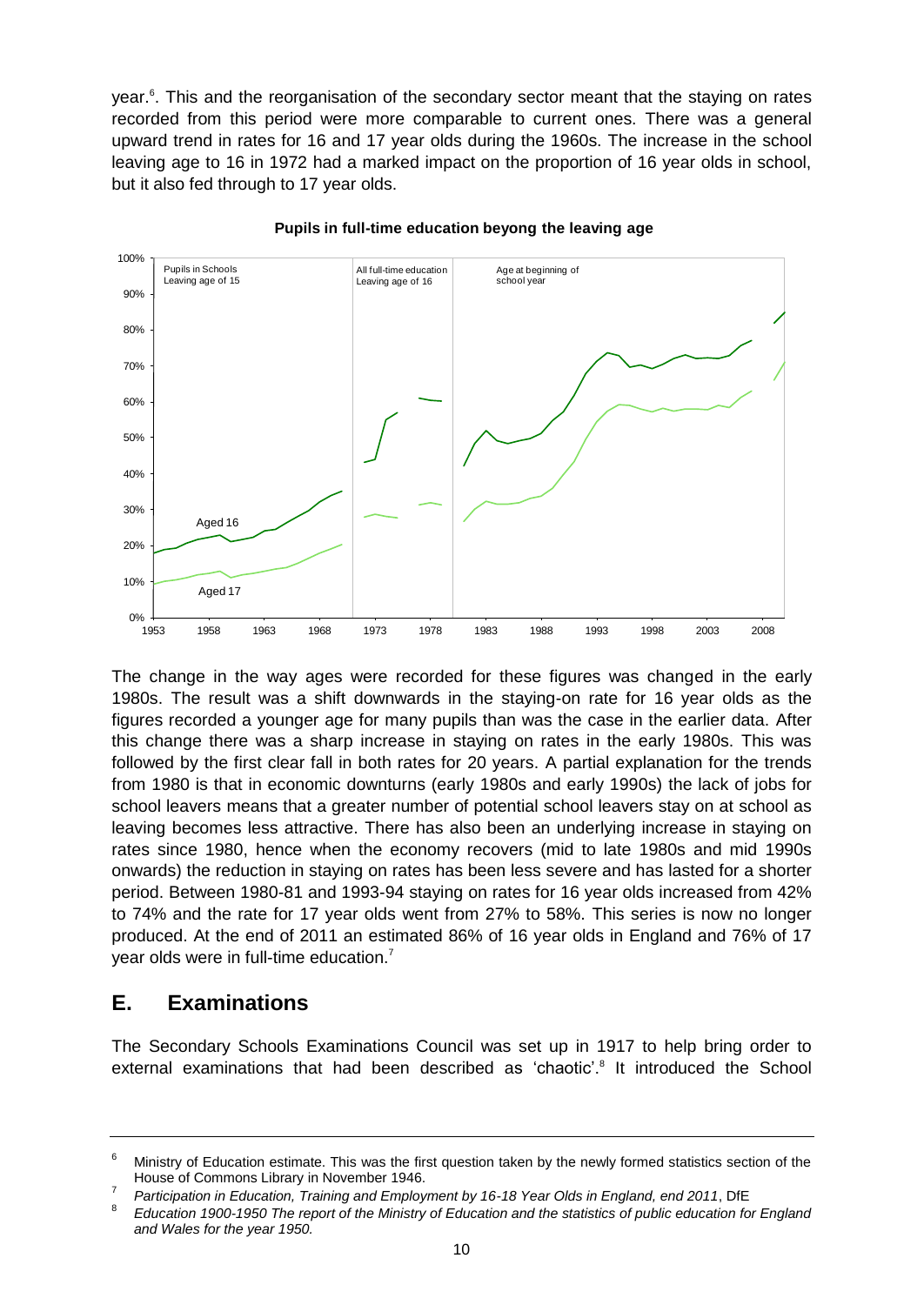Certificate and the Higher School Certificate soon afterwards. The number of pupils entered for the first examination in England and Wales increased from 28,800 in 1919 to 99,900 in 1950. The total number of candidates for the Higher School Certificate increased from 3,200 in 1920 to 34,400 in 1950.<sup>9</sup> In 1950 the aggregate pass rates (pupils who passed one or more examination as a proportion of the number who entered one or more) were 73% and 68% for the School Certificate and Higher School Certificate respectively.<sup>10</sup> The council introduced the new General Certificate of Education (GCE) examinations in 1951. There were split into Ordinary 'O' and Advanced 'A' level examinations that were normally taken at ages 16 and 18. GCSE examinations replaced O levels in 1988.

Table 6 looks and trends in examination achievement since 1953. The first chart illustrates trends in O level/GCSE achievement. This shows a consistent improvement in the proportion of school leavers who gained five or more passes, from just over 10% in 1953/54 to almost 30% in 1987/88. The number of leavers with no passes fell from 19% in 1974/75 to 10% in the late 1980s. This improvement was largely as a result of increases in the proportion of pupils staying on and taking examinations.

There has been a clear acceleration in the proportion of pupils achieving five or more good grades since the introduction of GCSEs. While staying on rates improved during the first part of this period, the continual improvement since then is mainly down to higher pass rates. Before the mid-1980s there were more or less fixed percentages of students who were awarded each grade and these proportions changed very little year to year. This 'norm-referencing' method meant that most improvements in national performance had to come from increases in entry rates. This method was replaced with 'criteria referencing' which attempts to set each grade boundary at a constant standard over time and hence if the performance of candidates improves then a higher proportion of candidates can gain top grades. Actual grade boundaries can vary year-to-year (as each years' papers are different), but the standard required to gain each grade should remain the same.<sup>11</sup>

This change has allowed improvements in examination performance to be reflected in national totals. The proportion of pupils achieving five or more good grades has increased in each year since the introduction of the GCSE and reached exceeded 80% 2011/12. Girls' performance on this indicator was seven percentage points higher than boys in the same year. This gap has closed somewhat over the past 10-15 years. Girls overtook boys on this measure in 1969/70.

<sup>9</sup> *Statistics of education 1974 vol. 2 -School leavers CSE and GCE*, DES. Table A

<sup>10</sup> *Education 1900-1950 The report of the Ministry of Education and the statistics of public education for England and Wales for the year 1950.* Table 30

<sup>11</sup> *How are GCSE grades set? Q&A: About marking and grading*, Qualifications and Curriculum Authority. [http://www.qca.org.uk/13195\\_13263.html](http://www.qca.org.uk/13195_13263.html)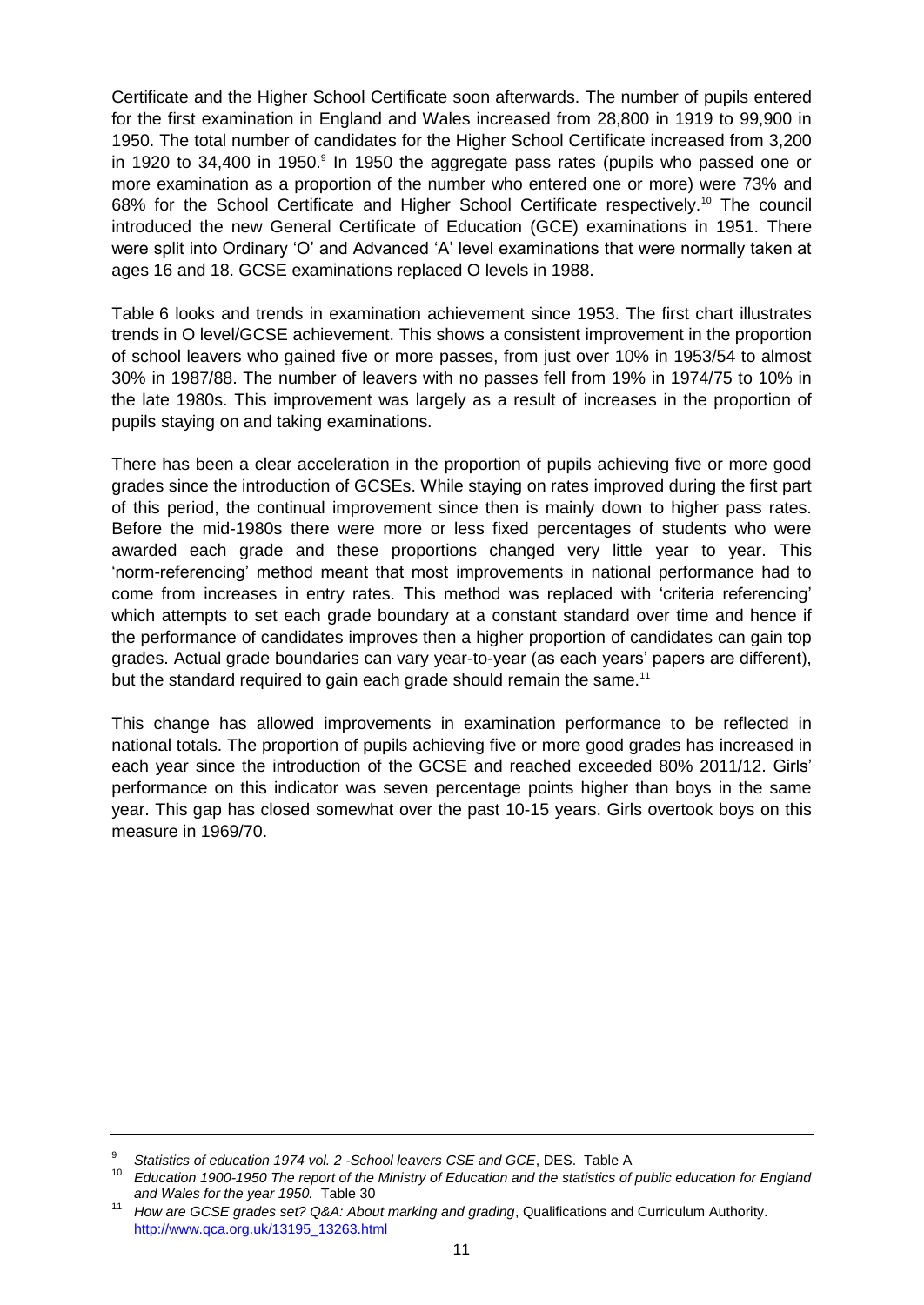### **Achievement of O Levels/GCSEs**



The next chart looks at A level performance; a summary is also included in Table 6. Trends are affected by similar factors as with O level/GCSE results. Primarily the increase in the number of pupils staying on and being entered for A levels over the first decade and improvements in the performance of candidates after the introduction of 'criteria referencing' from the mid-1980s onwards. Again there was a change in the way the data was collected at around the same time the change in the approach to marking was introduced. This had little impact on the trend.



### **A level achievement at schools and colleges % of the relevant age group**

The Qualifying for Success reforms to the A level system that were introduced in 2000 mean that consistent figures since this time have not been published. The new system encouraged pupils to take a wider range of AS examinations in their first year and progress a number of these to full A levels in their second year. The statistics changed to reflect this by reporting cumulative progress rather than a single year snapshot. Provisional results for the UK in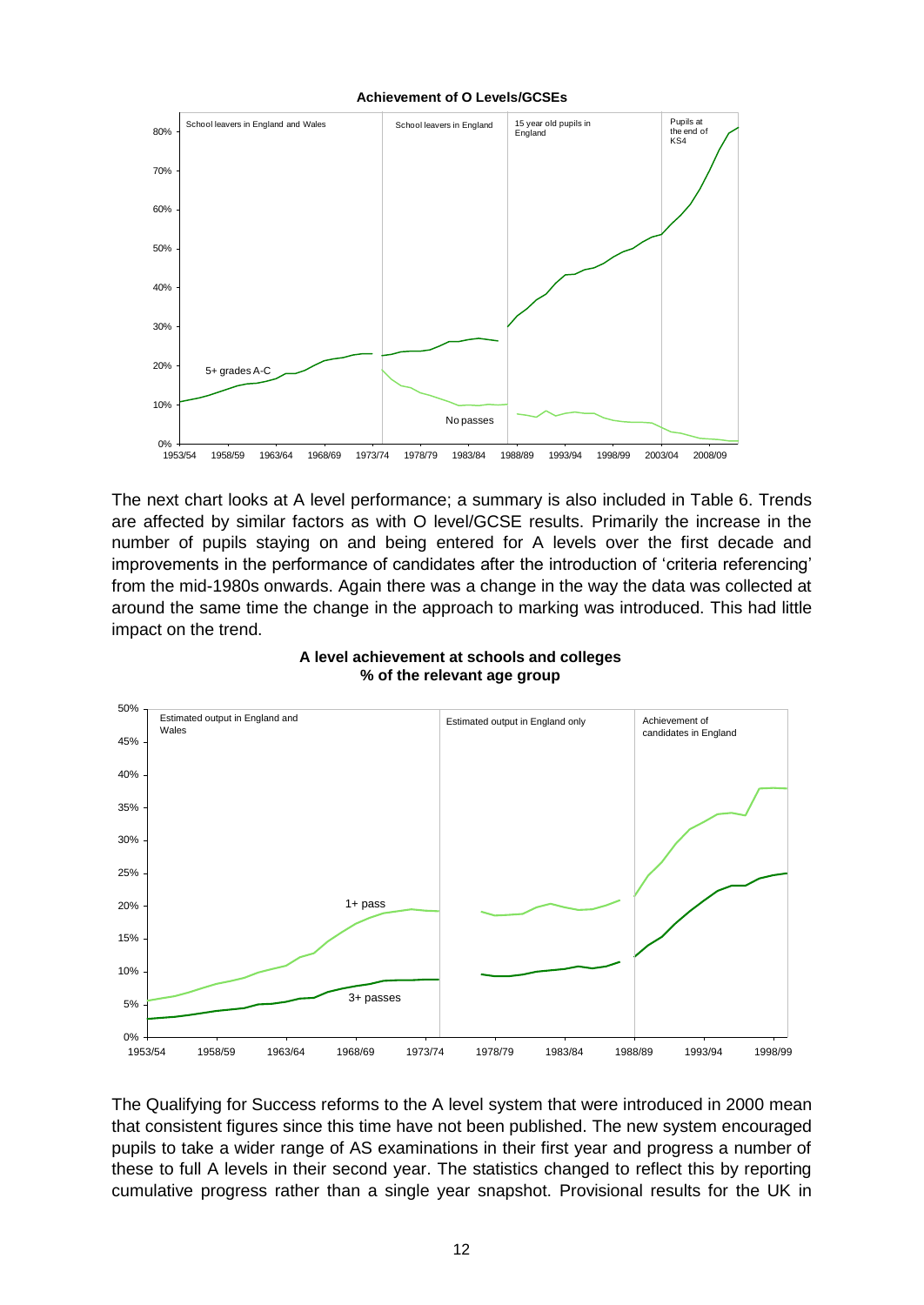2004/05 suggest that 39% of the 17 year old population in the UK gain one or more A level or equivalent passes and 30% gain 3 or more.<sup>12</sup>

## <span id="page-12-0"></span>**F. Further education**

Table 7 and the next chart show trends in numbers at institutions of further and adult education. Over the period shown this sector has had a number of changes and been affected by reforms in the secondary and higher education sectors.

Data has not been published for every year in the first half of the  $20<sup>th</sup>$  century. These gaps mask some of the detail in trends, but there was a clear increase in both measures between1936 and 1949-50. From 1951 onwards the number of learners on evening courses is included with others at FE institutions. The total number at adult education centres increased from 0.8 million in the late 1950s to just less than 1.9 million in 1978. Since then there has been a steady decline and numbers reached below 750,000 in 2010/11.



The two main periods of expansion in the number of learners at FE institutions were the 1950s/60s and the 1980s. The largest increase in both periods was among full-time students. There was a clear drop after 1994 when students at former Polytechnics were no longer included. Since then the number of learners has been highly erratic. Most of the underlying increase since 1994, and the erratic figures for certain years, has been down to large changes in the number of part-time and evening learners and changes to the funding of further education.

## <span id="page-12-1"></span>**G. Higher education**

Data on the number of students obtaining degrees at university is one of the more consistent education series. This starts soon after the approved university examining bodies were set up and was unchanged until the reorganisation of the sector in 1990s. Trends are shown below and in Table 8. After an increase in the early 1920s, caused by the inclusion of a greater number of institutions, there was little change in the number of students getting either a first or higher degree before the Second World War. There was a clear increase in

<sup>12</sup> *Education and training statistics for the United Kingdom 2006*, DfES. Table 3.1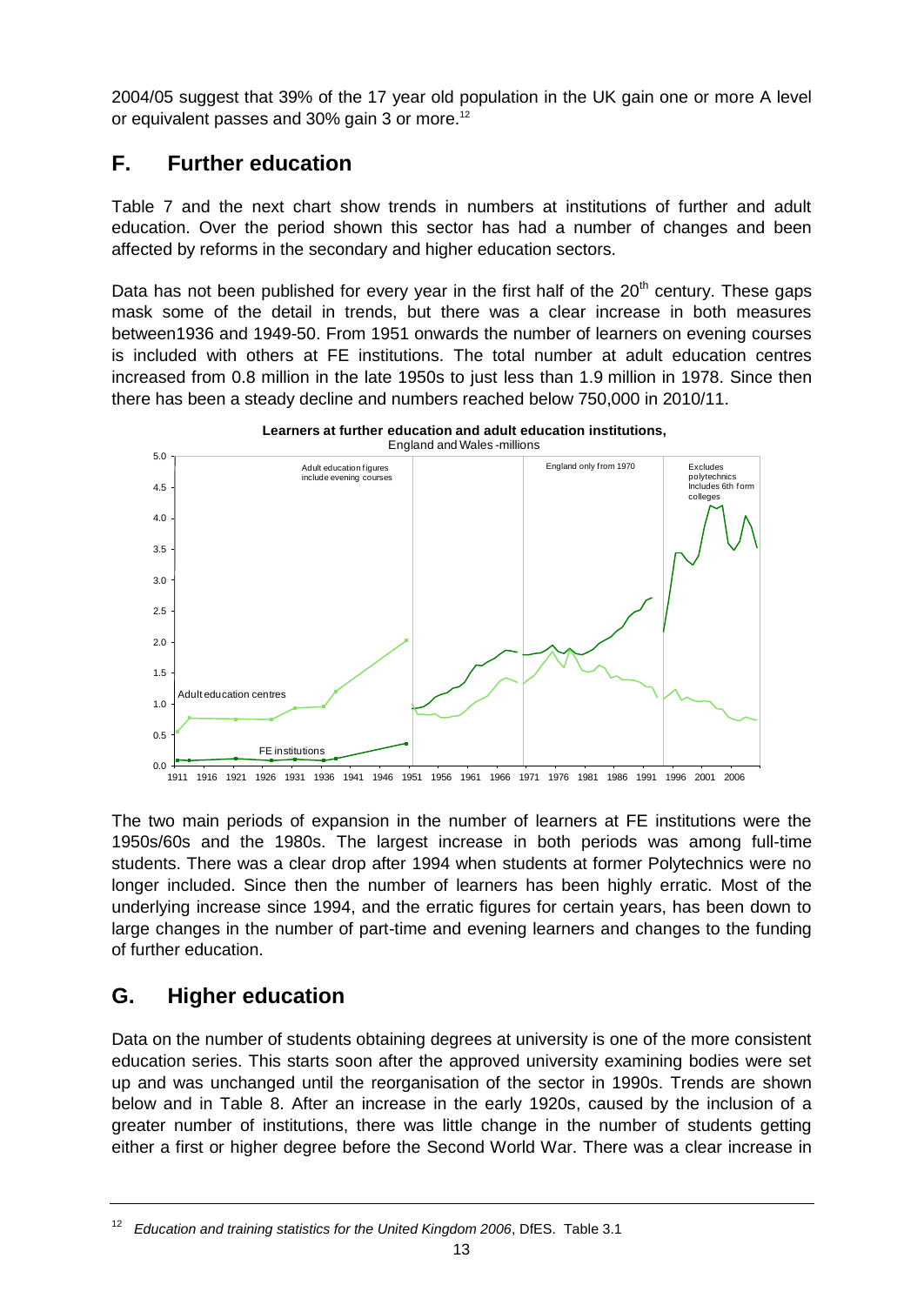first degree attainment in the late 1940s as numbers were boosted by government schemes to support those who had served in the armed forces. The 1960s also saw a major expansion as numbers doubled in seven years to more than 50,000. This period saw an even larger proportionate increase in the number of higher degrees awarded. The only downturn in numbers in recent times was in the number of first degrees awarded in the mid-1980s. This in part reflected earlier trends in staying on rates, A level performance and demographics. It was also magnified by the early 1980s peak, which, as with staying on rates, may have been affected by the economic recession.

The data include degrees awarded at former polytechnics from 1994 onwards. This extension of what constituted a university meant that the number of university degrees awarded more than doubled. There was much less impact on the number of higher degrees awarded. A change in the treatment of students qualifying from a 'dormant' status<sup>13</sup> in 2000 had a much greater impact. The sharp growth in the number of degrees awarded in the last three years reflects earlier increases in student numbers. These figures cover all students regardless of their home country. In 2011/12 84% of full-time first degree and 41% of higher degree awards were to home students.<sup>14</sup>



### **Students obtaining university degrees in the UK -thousands**

Overall participation in higher education increased from 3.4% in 1950, to 8.4% in 1970, 19.3% in 1990 and 33% in 2000.<sup>15</sup>

 $13$  Where a student is not actively studying for their qualification, this may be due to an administrative delay between completion and award.

<sup>14</sup> [www.hesa.ac.uk](http://www.hesa.ac.uk/)

<sup>15</sup> National Committee of Inquiry into Higher Education (Dearing Report) *Report 6 Widening participation in higher education for students from lower socio-economic groups and students with disabilities*. Table 1.1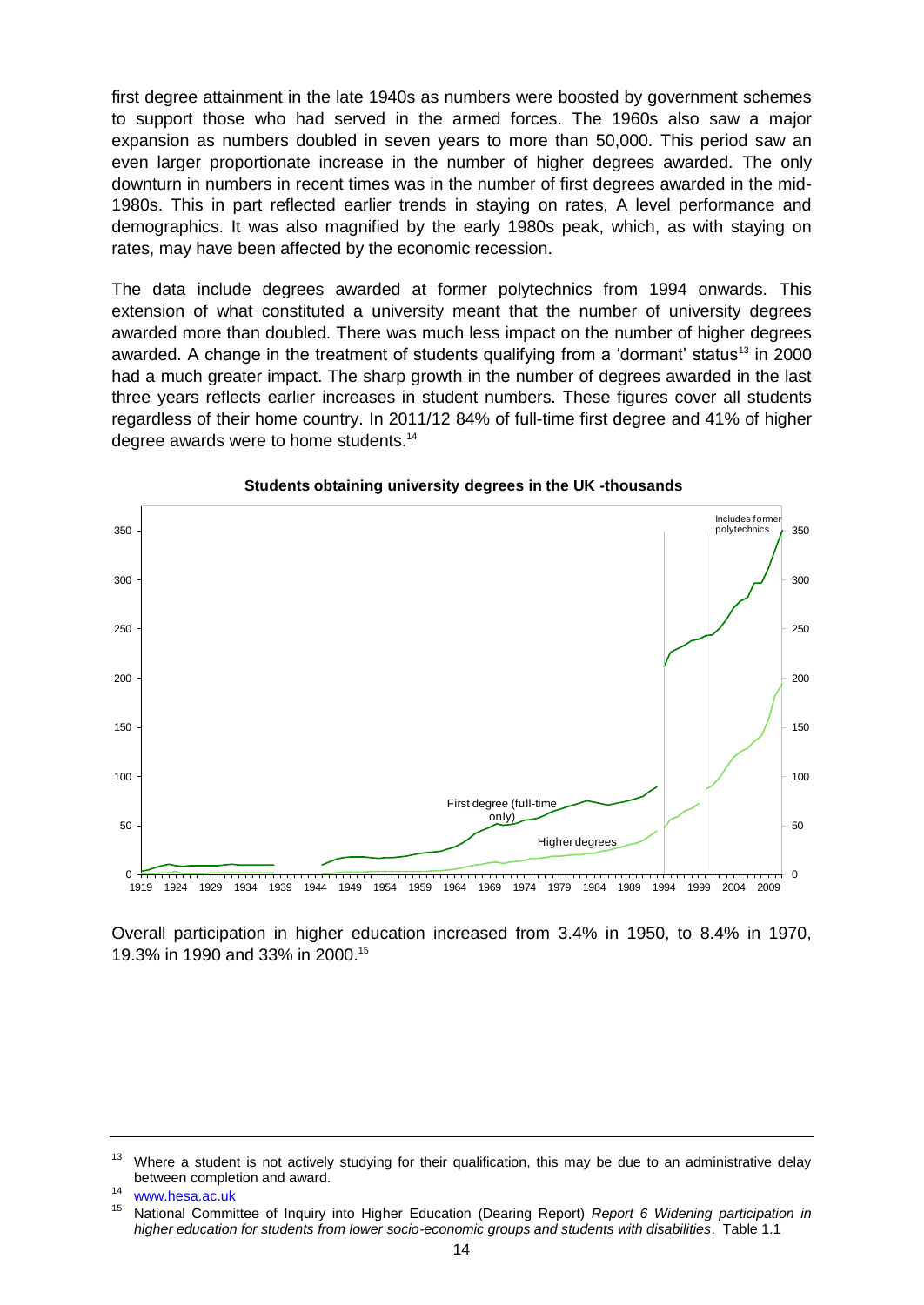## <span id="page-14-0"></span>**H. Reference tables**

Table 1

#### **Public sector elementary/primary schools in the UK**

|      | Number of<br>schools | Pupils<br>(thousands) | Full-time<br>teachers<br>(thousands) | Pupils per<br>school | Pupil:teacher<br>ratio |
|------|----------------------|-----------------------|--------------------------------------|----------------------|------------------------|
| 1905 | 35,083               | 5,940                 | 157                                  | 169                  | 37.9                   |
| 1914 | 35,651               | 6,121                 | 187                                  | 172                  | 32.8                   |
| 1925 | 35,901               | 5,683                 | 187                                  | 158                  | 30.4                   |
| 1935 | 34,262               | 5,671                 | 195                                  | 166                  | 29.0                   |
| 1945 | $\cdot$ .            |                       | $\cdot$ .                            | $\sim$               |                        |
| 1955 | 28,245               | 5,411                 | 175                                  | 192                  | 31.0                   |
| 1965 | 27,113               | 5,068                 | 179                                  | 187                  | 28.4                   |
| 1975 | 27,318               | 5,972                 | 248                                  | 219                  | 24.1                   |
| 1985 | 24,993               | 4,514                 | 205                                  | 181                  | 22.0                   |
| 1995 | 23.516               | 5,065                 | 226                                  | 215                  | 22.4                   |
| 2005 | 22,343               | 4,897                 | 224                                  | 219                  | 21.8                   |
| 2010 | 21,427               | 4,882                 | 238                                  | 228                  | 20.7                   |
| 2011 | 21,281               | 4,922                 | 239                                  | 231                  | 20.4                   |
| 2012 | 21,165               | 5,007                 | ٠.                                   | 237                  | 20.5                   |

Notes:

Schools -Number of primary schools or departments

Pupils -Average number of pupils attending/registered

Teachers- Includes full-time-equivalent of part-time teachers in England and Wales from 1946 onwards

Major beaks in series

1920 -local authority schools only in England and Wales from 1920 onwards. Little impact on numbers. Revised definition of a primary school introduced in Scotland

1922-Includes Northern Ireland from then on

1944 Education Act meant the reoganisation of primary schools and therefore data from before and after this time are not directly comparable

1951 -Primary departments of secondary schools in Scotland included from then on

1981 -Revised definition of primary schools introduced in Scotland.

1981-Pupil numbers are full-time equivalents

2010-Pupil numbers are headcounts, teacher numbers include nursery schools

*Sources: B.R. Mitchell, British Historical Statistics, Tables XV. 9&10 Annual abstract of Statistics, ONS*

*Education and Training Statistics for the United Kingdom 2012, DfE*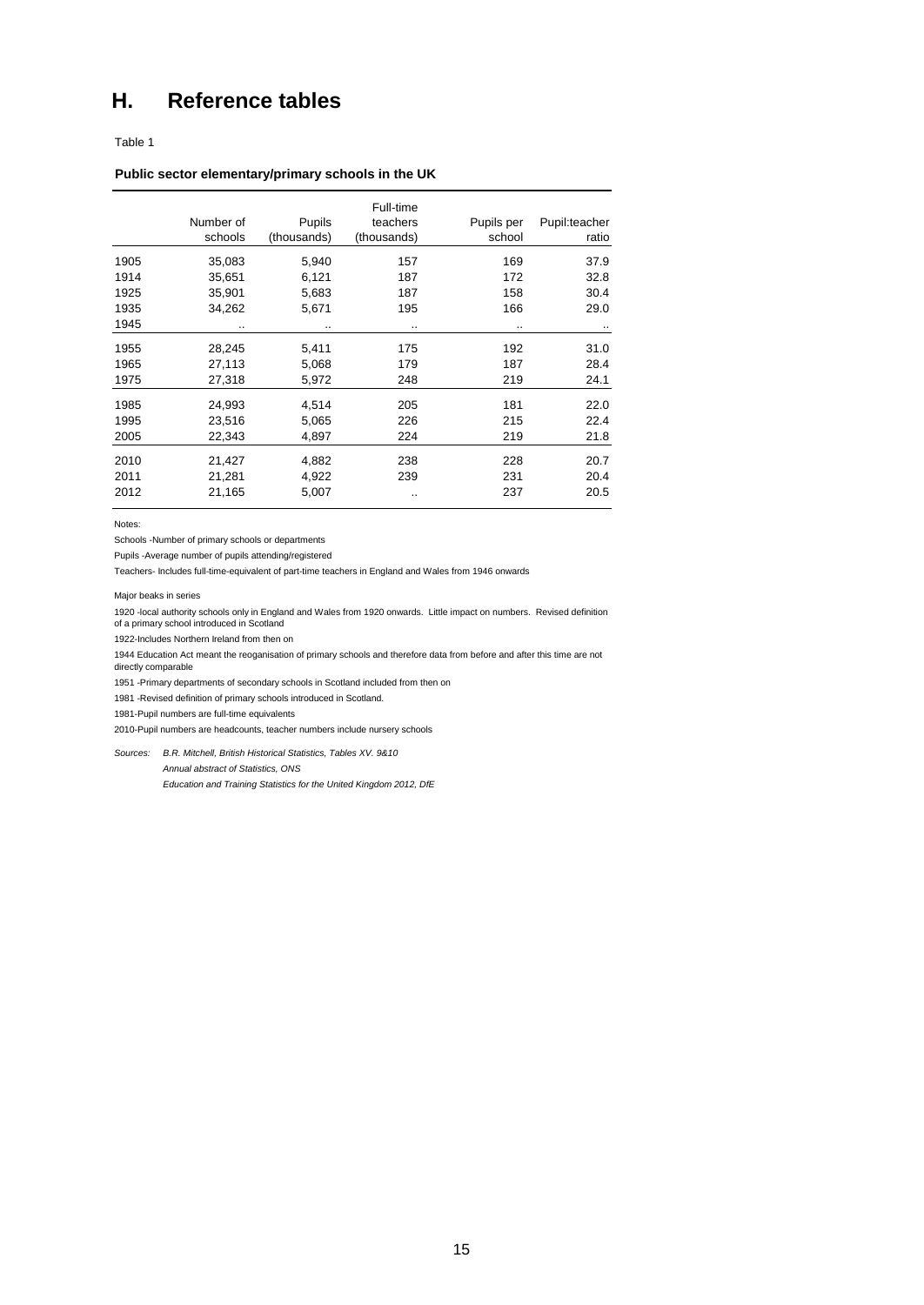### **Public sector 'secondary' schools in the UK**

|      | Number of<br>schools | Pupils<br>(thousands) | Full-time<br>teachers<br>(thousands) | Pupils per<br>school | Pupil:teacher<br>ratio |
|------|----------------------|-----------------------|--------------------------------------|----------------------|------------------------|
| 1905 | 630                  | 113                   |                                      | 179                  |                        |
| 1914 | 1,083                | 207                   | 12                                   | 192                  | 17.2                   |
| 1925 | 1,602                | 510                   | 25                                   | 318                  | 20.3                   |
| 1935 | 1,704                | 627                   | 31                                   | 368                  | 20.3                   |
| 1945 |                      |                       | $\bullet$ $\bullet$                  | $\cdot$ .            | $\cdot$ .              |
| 1955 | 6,093                | 2,191                 | 112                                  | 360                  | 19.6                   |
| 1965 | 6,817                | 3,217                 | 176                                  | 472                  | 18.3                   |
| 1975 | 5,680                | 4,190                 | 248                                  | 738                  | 16.9                   |
| 1985 | 5,262                | 4,244                 | 268                                  | 806                  | 15.9                   |
| 1995 | 4,479                | 3,656                 | 228                                  | 816                  | 16.0                   |
| 2005 | 4,230                | 4,002                 | 247                                  | 946                  | 16.2                   |
| 2010 | 4,149                | 3,907                 |                                      | 942                  | 15.4                   |
| 2011 | 4,121                | 3,889                 | 247                                  | 944                  | 15.3                   |
| 2012 | 4,072                | 3,856                 |                                      | 947                  | 15.3                   |

Notes:

All figures cover grant-aided schools to 1938 and public maintained schools thereafter

Teachers- Includes full-time-equivalent of part-time teachers in England and Wales from 1955 onwards. Excludes untrained teachers from 1970 onwards

Major beaks in series

1920 -The definition of a secondary school changed in Scotland in 1920, the results was to increase the number nearly five-fold

1925 -Includes Northern Ireland from then on

1944 Education Act meant the reoganisation of primary schools and therefore data from before and after this time are not directly comparable 1951 -Primary departments of secondary schools in Scotland excluded from then on

2010-Pupil numbers are headcounts; teacher numbers are full-time equivalent qualified teacher and include all secondary academies and free schools and all through academies

*Sources: B.R. Mitchell, British Historical Statistics, Table XV.11*

*Education statistics of the UK, various years, DES*

*Annual abstract of Statistics, ONS*

*Education and Training Statistics for the United Kingdom 2012, DfE*

### Table 3

### **Public secondary schools by type: England and Wales**

|                    | Modern | Grammar | Technical | Comprehensive | Other | Total |
|--------------------|--------|---------|-----------|---------------|-------|-------|
| Schools            |        |         |           |               |       |       |
| 1955               | 3,550  | 1,180   | 302       | 16            | 96    | 5,144 |
| 1960               | 3,837  | 1,268   | 251       | 130           | 315   | 5,801 |
| 1965               | 3,727  | 1,285   | 172       | 262           | 417   | 5,863 |
| 1970               | 2,691  | 1,038   | 82        | 1,145         | 324   | 5,280 |
| 1975               | 1,216  | 566     | 29        | 2,596         | 155   | 4,562 |
| 1980               | 445    | 224     | 17        | 3,297         | 60    | 4,120 |
| 1985               | 284    | 173     | 4         | 3,479         | 42    | 4,028 |
| Pupils (thousands) |        |         |           |               |       |       |
| 1955               | 1,234  | 528     | 87        | 16            | 49    | 1,914 |
| 1960               | 1,638  | 673     | 102       | 129           | 182   | 2,724 |
| 1965               | 1,555  | 719     | 85        | 240           | 221   | 2,820 |
| 1970               | 1,227  | 605     | 44        | 937           | 197   | 3,010 |
| 1975               | 698    | 344     | 18        | 2,460         | 100   | 3,620 |
| 1980               | 235    | 135     | 10        | 3,398         | 35    | 3,813 |
| 1985               | 166    | 114     | 3         | 3,205         | 26    | 3,513 |

*Sources: B.R. Mitchell, British Historical Statistics, Table XV.11*

*Digest of Welsh historical statistics 1974-1996, Welsh Office*

*Schools in England, various years, DES/DfEE*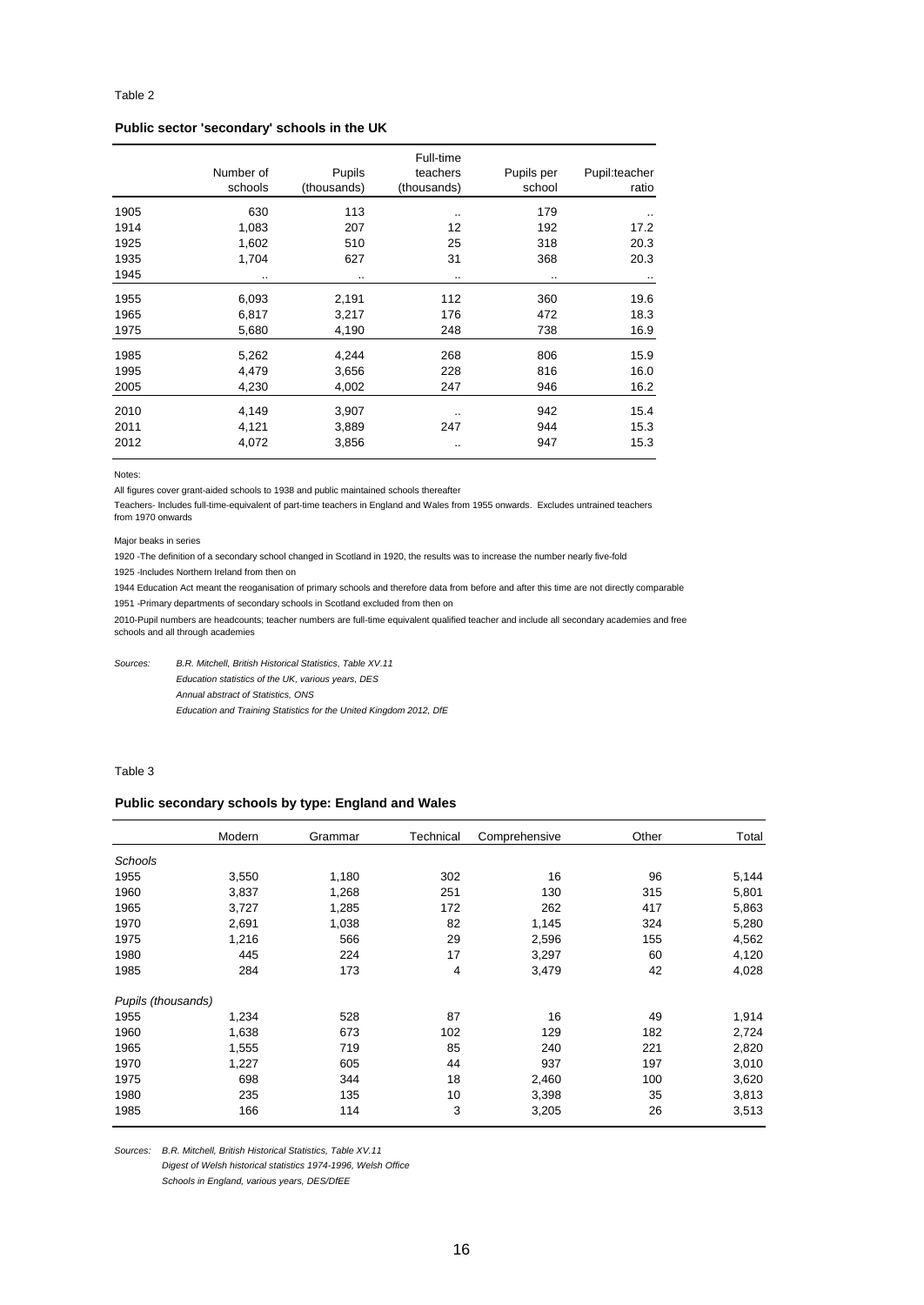### **Independent schools in England and Wales**

|      |           | Pupils    |                |
|------|-----------|-----------|----------------|
|      | Number of |           | % of pupils in |
|      | schools   | Thousands | all schools    |
| 1950 | 1,286     | 289       | 4.6%           |
| 1955 | 1,521     | 340       | 4.7%           |
| 1960 | 1,665     | 404       | 5.3%           |
| 1965 | 3,633     | 548       | 7.5%           |
| 1970 | 2,875     | 527       | 6.5%           |
| 1975 | 2,477     | 537       | 5.9%           |
| 1980 | 2,348     | 522       | 5.9%           |
| 1985 | 2,311     | 509       | 6.5%           |
| 1990 | 2,280     | 548       | 7.4%           |
| 1995 | 2,259     | 532       | 6.8%           |
| 2000 | 2,187     | 547       | 6.7%           |
| 2005 | 2,250     | 567       | 7.0%           |
| 2010 | 2,376     | 564       | 7.1%           |
| 2011 | 2,415     | 563       | 7.1%           |
| 2012 | 2,420     | 564       | 7.0%           |

Major beaks in series

Up to 1962 includes all direct grant grammar schools and independent schools (excluding nursery schools) recognised as efficient in England and Wales.

From 1963 data cover England only and include all independent schools and direct grant grammar schools (these were reclassified as independent in 1980)

*Sources: B.R. Mitchell, British Historical Statistics, Table XV.12 Statistics of Education 1961 part one, Ministry of Education Schools in England, various yeas, DfEE/DES Schools and Pupils in England: January 2006, and earlier, DfES Schools, Pupils and their Characteristics: January 2012, DfE*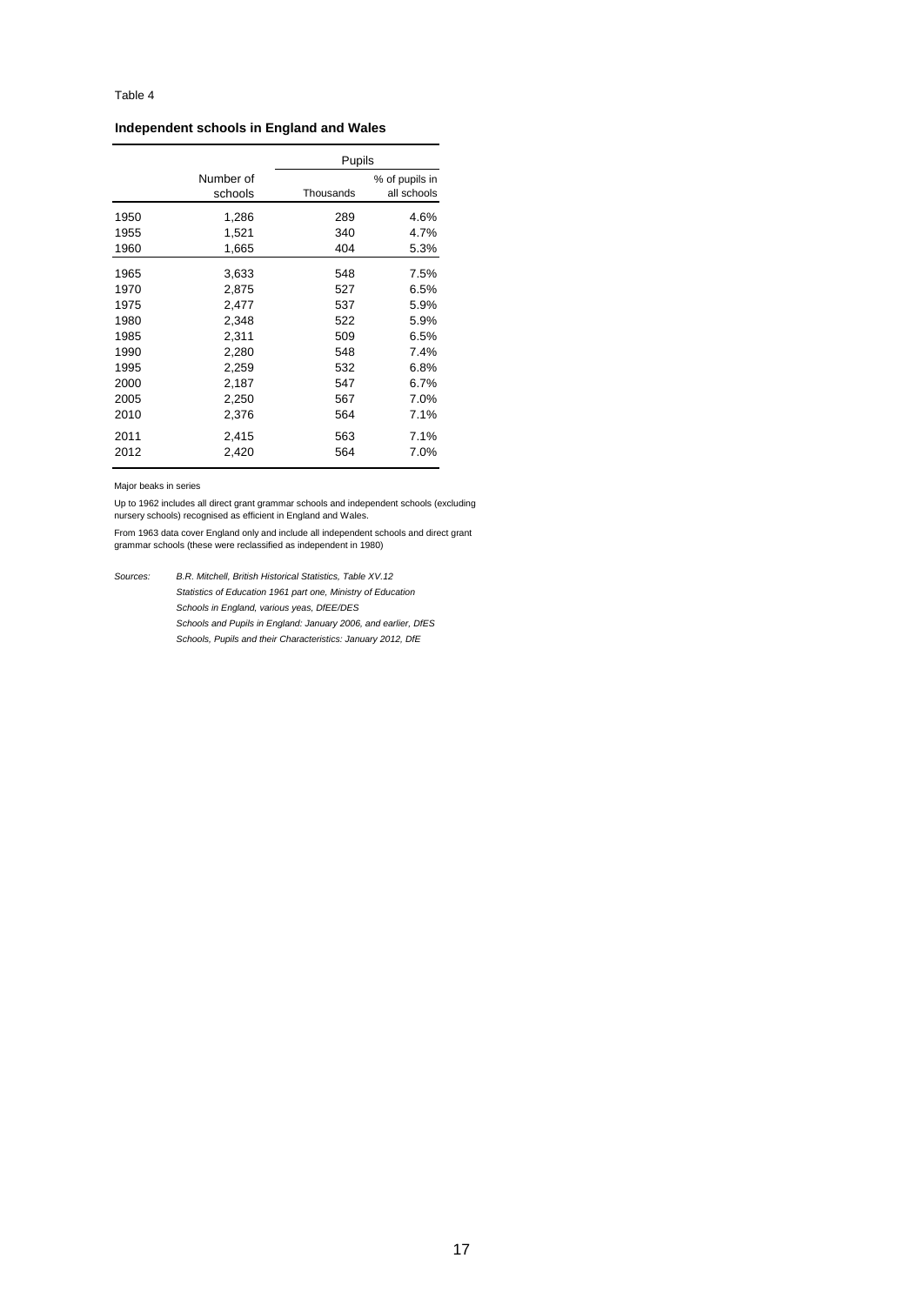### **Enrolment and post-compulsory staying-on rates, UK**

*Full time pupils in public sector schools and colleges as a % of the population*

|      |      | 5-13 year olds 14-16 year olds |
|------|------|--------------------------------|
| 1913 | 88.5 | 5.8                            |
| 1921 | 89.6 | 12.3                           |
| 1930 | 92.1 | 17.8                           |
| 1938 | 93.2 | 19.6                           |

### *Pupils at school beyong the statutory leaving age*

*% of the equivalent 13 year olds age group*

|      | 15   | 16   | 17   | 18+    |
|------|------|------|------|--------|
| 1953 | 32.4 | 17.9 | 9.3  | 3.9    |
| 1955 | 34.5 | 19.3 | 10.4 | 4.1    |
| 1960 | 38.4 | 21.1 | 11.1 | $\sim$ |
| 1965 | 43.8 | 26.3 | 13.9 | 5.0    |
| 1970 | 57.3 | 35.1 | 20.2 | 6.9    |

#### *% of the population in full-time education*

|         | 15      | 16 | 17 | 18 | 16-18     |
|---------|---------|----|----|----|-----------|
| 1971-72 | 73      | 43 | 28 | 18 |           |
| 1976-77 | 100     | 61 | 31 | 19 | $\cdot$ . |
| 1980-81 |         | 42 | 27 | 15 | 28        |
| 1985-86 |         | 49 | 32 | 18 | 33        |
| 1990-91 | $\cdot$ | 62 | 43 | 25 | 43        |
| 1995-96 | $\cdot$ | 70 | 59 | 40 | 57        |
| 2000-01 | $\cdot$ | 73 | 58 |    |           |
| 2005-06 | $\cdot$ | 76 | 61 |    |           |
| 2009-10 |         | 85 | 71 |    |           |

Notes:

1913-1938 data is for schools and colleges in England and Wales only 1953-1970 data compare cohorts, ie. the number of 16 year olds in 1960 compared to 13 year olds three years previously

Major beaks in series 1963 -Christmas leaving data abolished in England and Wales, only affects 15 year olds 1980-81 onwards, age at preceeding 31 August, previously 21 December was used.

*Sources: Statistical abstract for the United Kingdom 1938 and earlier, Board of Trade Statistics of Education 1962 part one, Ministry of Education Education statistics for the United Kingdom 1970, DES Education and training statistics for the United Kingdom 2011 and earlier, DCSF*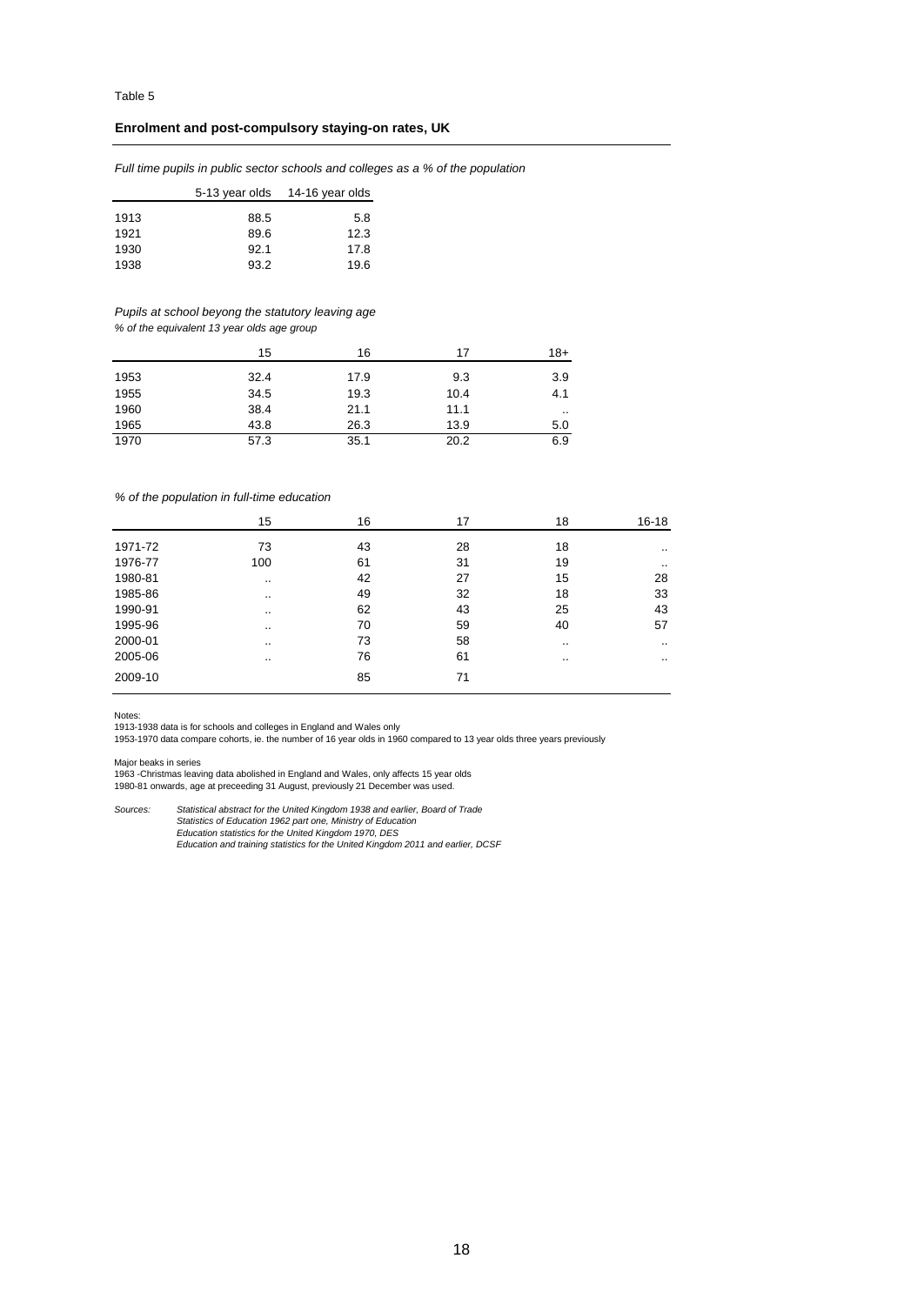#### Table 6

### **Examination results, England and Wales**

Estimated percentage of the relevant population achieving

|         | 5+ GCE "O" level<br>passes/GCSE grades A*- | GCE "A" Level passes (or<br>AS equivalents) |      |
|---------|--------------------------------------------|---------------------------------------------|------|
|         | C or equivalent                            | $1+$                                        | $3+$ |
| 1953/54 | 10.7                                       | 5.6                                         | 2.8  |
| 1955/56 | 11.7                                       | 6.3                                         | 3.1  |
| 1960/61 | 15.3                                       | 9.1                                         | 4.4  |
| 1965/66 | 18.0                                       | 12.8                                        | 6.0  |
| 1970/71 | 22.1                                       | 18.9                                        | 8.6  |
| 1975/76 | 22.9                                       |                                             |      |
| 1980/81 | 25.0                                       | 18.8                                        | 9.6  |
| 1985/86 | 26.7                                       | 19.5                                        | 10.5 |
| 1990/91 | 36.8                                       | 26.7                                        | 15.3 |
| 1995/96 | 44.5                                       | 34.2                                        | 23.1 |
| 2000/01 | 50.0                                       |                                             |      |
| 2005/06 | 58.5                                       | ٠.                                          |      |
| 2009/10 | 75.3                                       | ٠.                                          |      |
| 2010/11 | 79.6                                       | ٠.                                          |      |
| 2011/12 | 81.1                                       |                                             |      |

Notes:

O Level/GCSE

GCE O levels grades A-C and CSE grade 1 to 1986/87, GCSE thereafter Estimated output of students at schools in England and Wales to 1973/74 Achievements of school leavers in England 1974/75 to 1987/88

Acheivements of pupils aged 15 at start of the academic year in England 1988/89 onwards

A Levels

Estimated output of students at schools and grant aided colleges of further education in England and Wales to 1973/74 Estimated output of schools leavers and home FE students aged 19 or less in England 1977/78 to 1982/83<br>A/AS Level achievement in all schools and colleges of further education in England 1983/84 to present<br>From 1999/00 chan

*Sources: Statistics of education -volume 2 -school leavers, CSE and GCE, various years, DES Statistics of education -public examinations GCSE and GCE, various years, DFE/DfEE/DfES GCSE and equivalent results in England 2009/10 (provisional) and earlier, DCSF/DfES/DfE GCE/VCE A/AS and Equivalent Examination Results in England, 2005/06, (Provisional), and earlier, DfES*